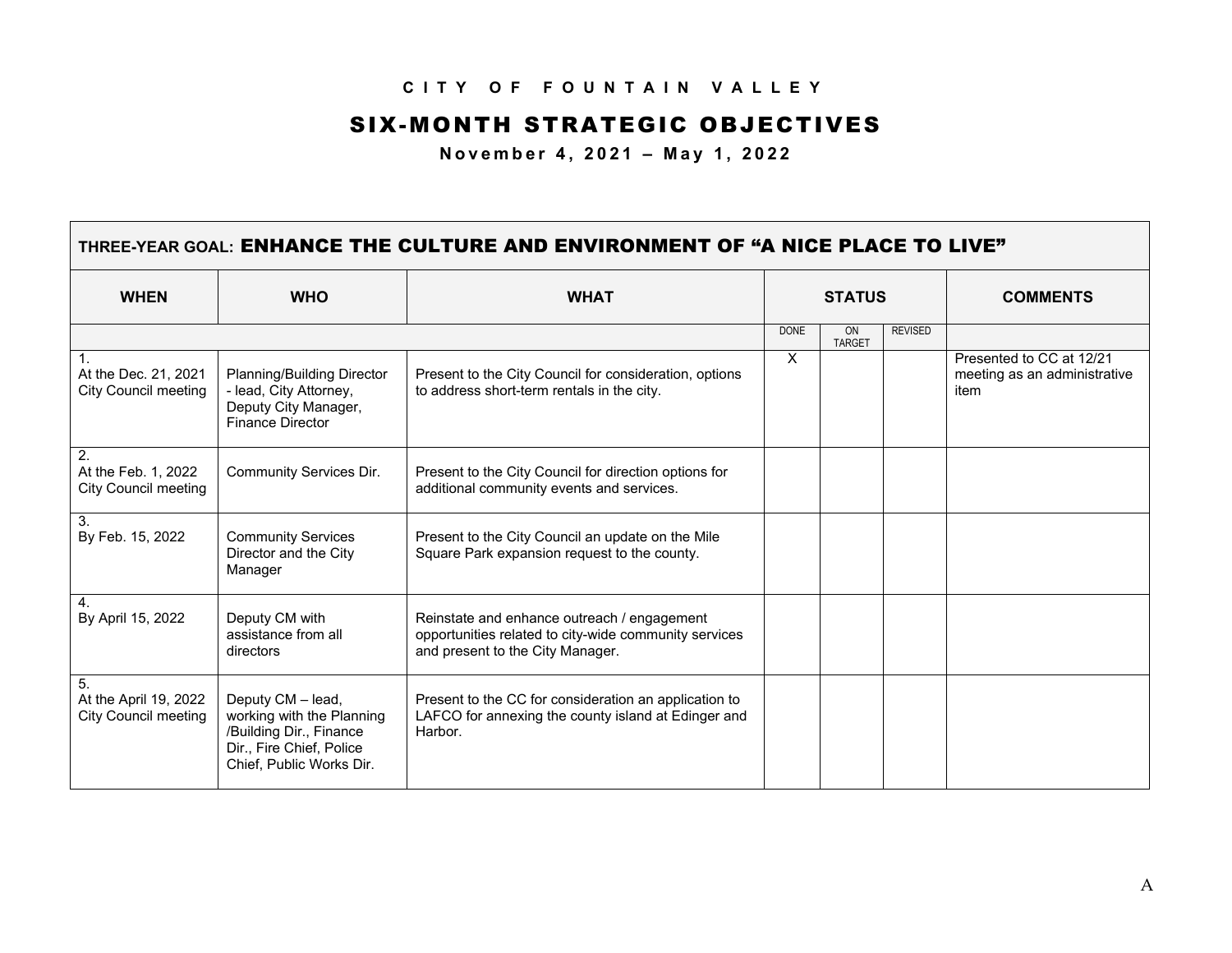| <b>THREE-YEAR GOAL: ATTRACT AND RETAIN REVENUE PRODUCING BUSINESSES</b> |                                                                            |                                                                                                                                                                                                            |               |                            |                |                 |  |
|-------------------------------------------------------------------------|----------------------------------------------------------------------------|------------------------------------------------------------------------------------------------------------------------------------------------------------------------------------------------------------|---------------|----------------------------|----------------|-----------------|--|
| <b>WHEN</b>                                                             | <b>WHO</b>                                                                 | <b>WHAT</b>                                                                                                                                                                                                | <b>STATUS</b> |                            |                | <b>COMMENTS</b> |  |
|                                                                         |                                                                            |                                                                                                                                                                                                            | <b>DONE</b>   | <b>ON</b><br><b>TARGET</b> | <b>REVISED</b> |                 |  |
| At the Nov. 16, 2021<br><b>City Council meeting</b>                     | Public Works Dir. -<br>lead and Deputy CM                                  | Present to the City Council the results of the feasibility<br>study regarding partnering with Internet providers to<br>provide the best internet service for residents and<br>businesses in Orange County. |               |                            |                |                 |  |
| 2.<br>At the Feb. 15, 2022<br><b>City Council meeting</b>               | <b>Planning Director</b>                                                   | Explore feasibility of container / "Steel Craft" restaurant /<br>outdoor dining areas and report results to the City<br>Council.                                                                           |               |                            |                |                 |  |
| 3.<br>By March 1, 2022                                                  | <b>Finance Director</b>                                                    | Present to the City Manager a plan to E(electronically)-<br>sign and issue simple business licenses.                                                                                                       |               |                            |                |                 |  |
| $\overline{4}$ .<br>At the March 1, 2022<br><b>City Council meeting</b> | Deputy CM - lead,<br>Planning Director and<br><b>Public Works Director</b> | Present to the City Council for direction branding the FV<br>Crossings Business Area with signage, beautification and<br>marketing.                                                                        |               |                            |                |                 |  |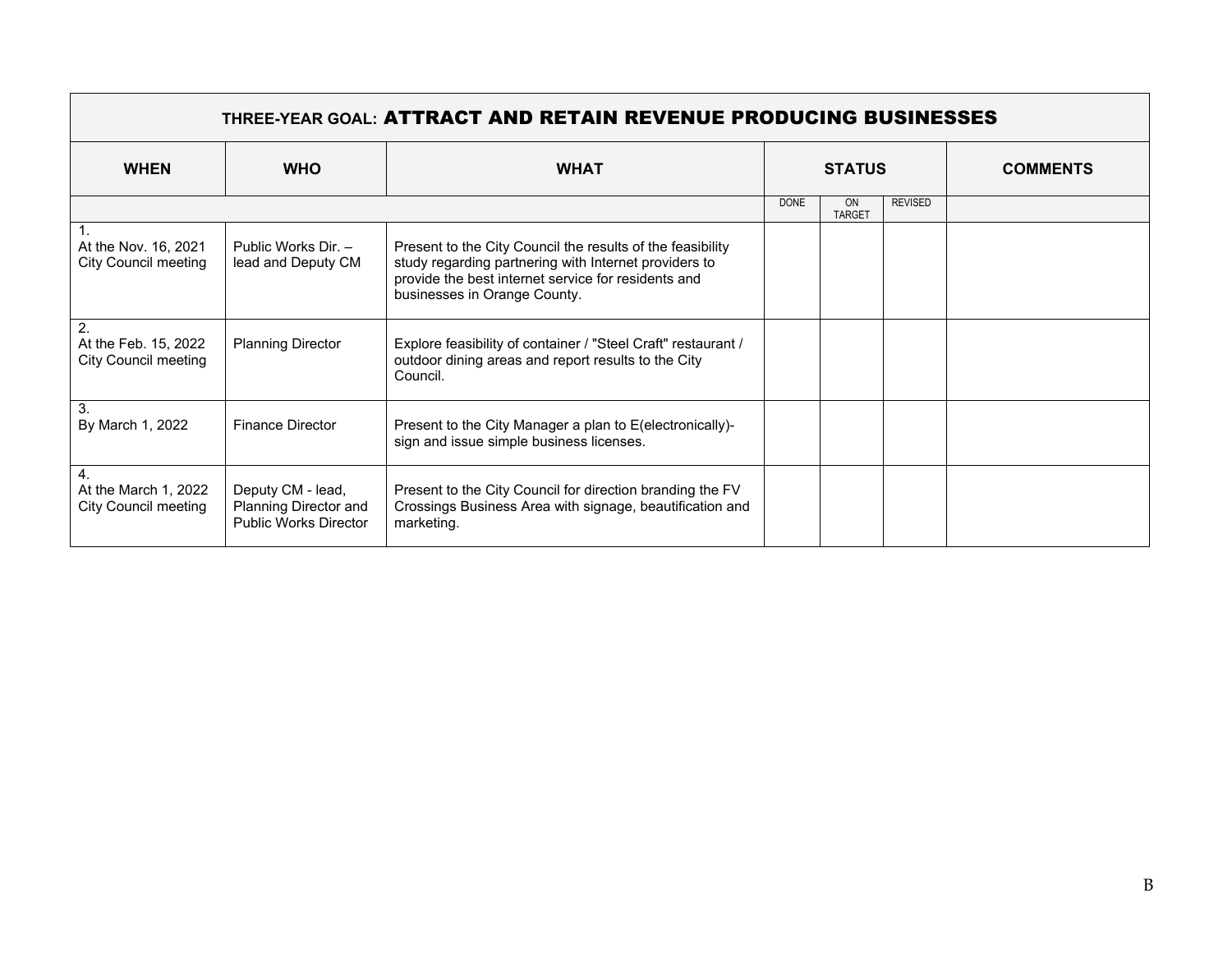| THREE-YEAR GOAL: ACHIEVE FISCAL STABILITY IN ACCORDANCE WITH<br><b>THE 20-YEAR FINANCIAL PLAN</b> |                                                               |                                                                                                                                           |               |                     |                |                 |  |
|---------------------------------------------------------------------------------------------------|---------------------------------------------------------------|-------------------------------------------------------------------------------------------------------------------------------------------|---------------|---------------------|----------------|-----------------|--|
| <b>WHEN</b>                                                                                       | <b>WHO</b>                                                    | <b>WHAT</b>                                                                                                                               | <b>STATUS</b> |                     |                | <b>COMMENTS</b> |  |
|                                                                                                   |                                                               |                                                                                                                                           | <b>DONE</b>   | ON<br><b>TARGET</b> | <b>REVISED</b> |                 |  |
| At the Feb. 1, 2022<br><b>City Council meeting</b>                                                | Finance Director-<br>lead and Budget<br>Manager               | Present to the City Council analysis for UAL (Unfunded<br>Actuarial Liability) and funding strategy to accelerate<br>payment.             |               |                     |                |                 |  |
| 2.<br>By the March 1, 2022<br><b>City Council meeting</b>                                         | HR Director - lead,<br>Finance Director, City<br>Manager      | Present to the City Council the findings and impacts of the<br>Employee Compensation Study.                                               |               |                     |                |                 |  |
| 3.<br>At the April 1, 2022<br><b>City Council meeting</b>                                         | Finance Director,<br>working with all<br><b>Directors</b>     | Identify and present to the City Council areas for savings<br>to the city, and new revenue opportunities that do not<br>impact residents. |               |                     |                |                 |  |
| $\mathbf{4}$ .<br>At the April 15, 2022<br><b>City Council meeting</b>                            | Finance Director-<br>lead and Public<br><b>Works Director</b> | Present to the City Council the creation of a Facilities<br>Replacement Fund.                                                             |               |                     |                |                 |  |